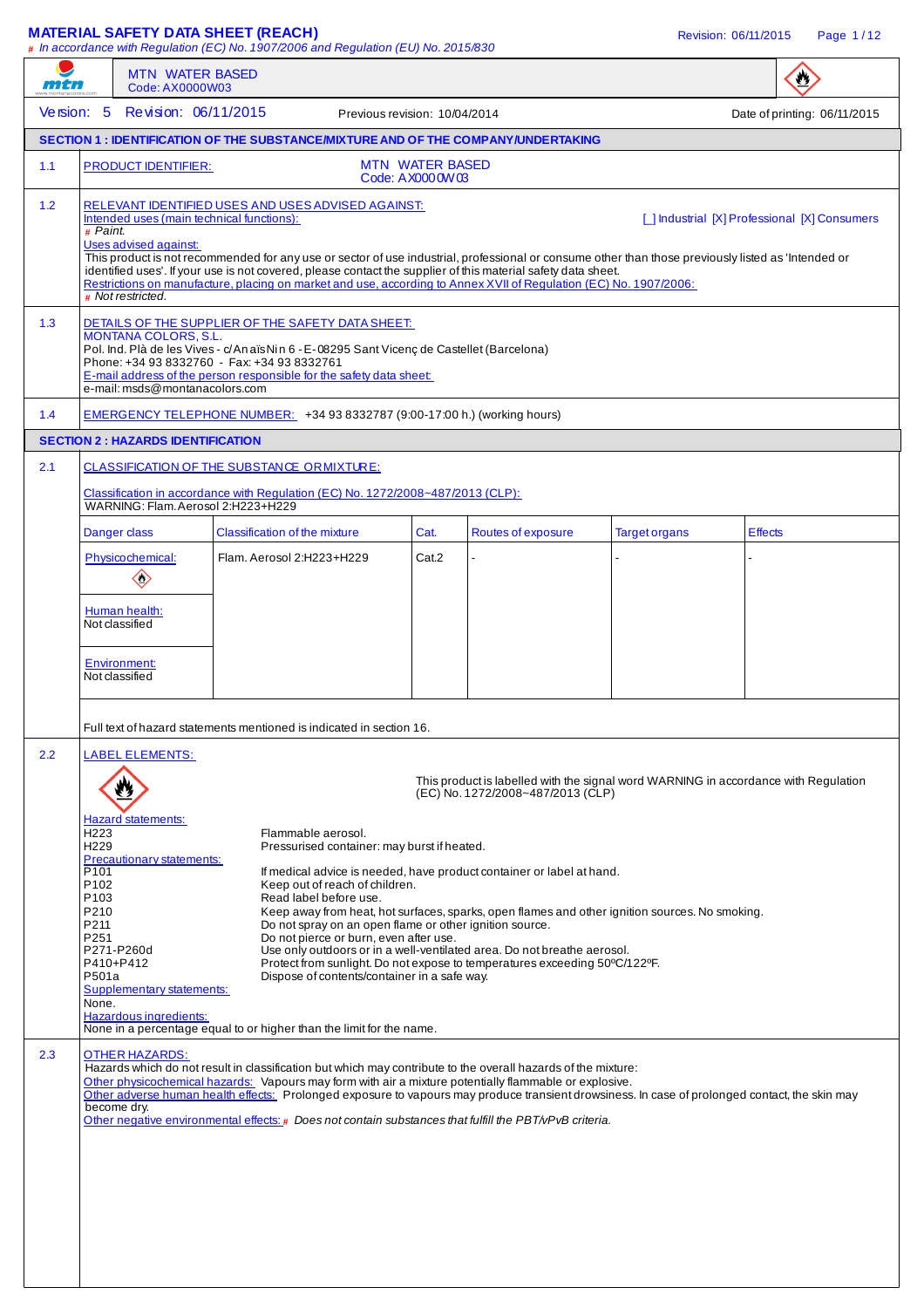### **MATERIAL SAFETY DATA SHEET (REACH)** Revision: 06/11/2015 Page 2 / 12

|     |                      | <b>MTN WATER BASED</b><br>Code: AX0000W03                                                                                                                                                    |                                                                                |                         | $\bullet$                                                 |
|-----|----------------------|----------------------------------------------------------------------------------------------------------------------------------------------------------------------------------------------|--------------------------------------------------------------------------------|-------------------------|-----------------------------------------------------------|
|     |                      | <b>SECTION 3 : COMPOSITION/INFORMATION ON INGREDIENTS</b>                                                                                                                                    |                                                                                |                         |                                                           |
| 3.1 |                      | <b>SUBSTANCES:</b><br>Not applicable (mixture).                                                                                                                                              |                                                                                |                         |                                                           |
| 3.2 | <b>MIXTURES:</b>     | This product is a mixture.<br><b>Chemical description:</b><br>Dimethyl ether.<br><b>HAZARDOUS INGREDIENTS:</b><br>Substances taking part in a percentage higher than the exemption limit:    |                                                                                |                         |                                                           |
|     | $\diamondsuit$       | $30 < 40 \%$<br>Dimethyl ether<br>CAS: 115-10-6, EC: 204-065-8<br>CLP: Danger: Flam. Gas 1:H220   Press. Gas.:H280                                                                           |                                                                                | REACH: 01-2119472128-37 | Index No. 603-019-00-8<br>$<$ REACH                       |
|     |                      | $15 < 20 \%$<br>Ethyl alcohol<br>CAS: 64-17-5, EC: 200-578-6<br>◇◇<br>CLP: Danger: Flam. Liq. 2:H225   Eye Irrit. 2:H319                                                                     |                                                                                | REACH: 01-2119457610-43 | Index No. 603-002-00-5<br>$<$ REACH                       |
|     |                      | $2,5 < 5 \%$<br><b>Isopropyl alcohol</b><br>CAS: 67-63-0, EC: 200-661-7<br>◈                                                                                                                 | CLP: Danger: Flam. Liq. 2:H225   Eye Irrit. 2:H319   STOT SE (narcosis) 3:H336 | REACH: 01-2119457558-25 | Index No. 603-117-00-0<br><reach atp01<="" td=""></reach> |
|     | Impurities:          | Does not contain other components or impurities which will influence the classification of the product.                                                                                      |                                                                                |                         |                                                           |
|     | Stabilizers:<br>None |                                                                                                                                                                                              |                                                                                |                         |                                                           |
|     |                      | Reference to other sections:<br>For more information, see sections 8, 11, 12 and 16.                                                                                                         |                                                                                |                         |                                                           |
|     | None                 | <b>SUBSTANCES OF VERY HIGH CONCERN (SVHC):</b><br># List updated by ECHA on 15/06/2015.<br>Substances SVHC subject to authorisation, included in Annex XIV of Regulation (EC) no. 1907/2006: |                                                                                |                         |                                                           |
|     | None                 | Substances SVHC candidate to be included in Annex XIV of Regulation (EC) no. 1907/2006:                                                                                                      |                                                                                |                         |                                                           |
|     |                      | PERSISTENT, BIOACCUMULABLE AND TOXIC PBT, OR VERY PERSIST ENT AND VERY BIOACCUMULABLE VPVB SUBSTANCES:<br>Does not contain substances that fulfill the PBT/VPvB criteria.                    |                                                                                |                         |                                                           |
|     |                      |                                                                                                                                                                                              |                                                                                |                         |                                                           |
|     |                      |                                                                                                                                                                                              |                                                                                |                         |                                                           |
|     |                      |                                                                                                                                                                                              |                                                                                |                         |                                                           |
|     |                      |                                                                                                                                                                                              |                                                                                |                         |                                                           |
|     |                      |                                                                                                                                                                                              |                                                                                |                         |                                                           |
|     |                      |                                                                                                                                                                                              |                                                                                |                         |                                                           |
|     |                      |                                                                                                                                                                                              |                                                                                |                         |                                                           |
|     |                      |                                                                                                                                                                                              |                                                                                |                         |                                                           |
|     |                      |                                                                                                                                                                                              |                                                                                |                         |                                                           |
|     |                      |                                                                                                                                                                                              |                                                                                |                         |                                                           |
|     |                      |                                                                                                                                                                                              |                                                                                |                         |                                                           |
|     |                      |                                                                                                                                                                                              |                                                                                |                         |                                                           |
|     |                      |                                                                                                                                                                                              |                                                                                |                         |                                                           |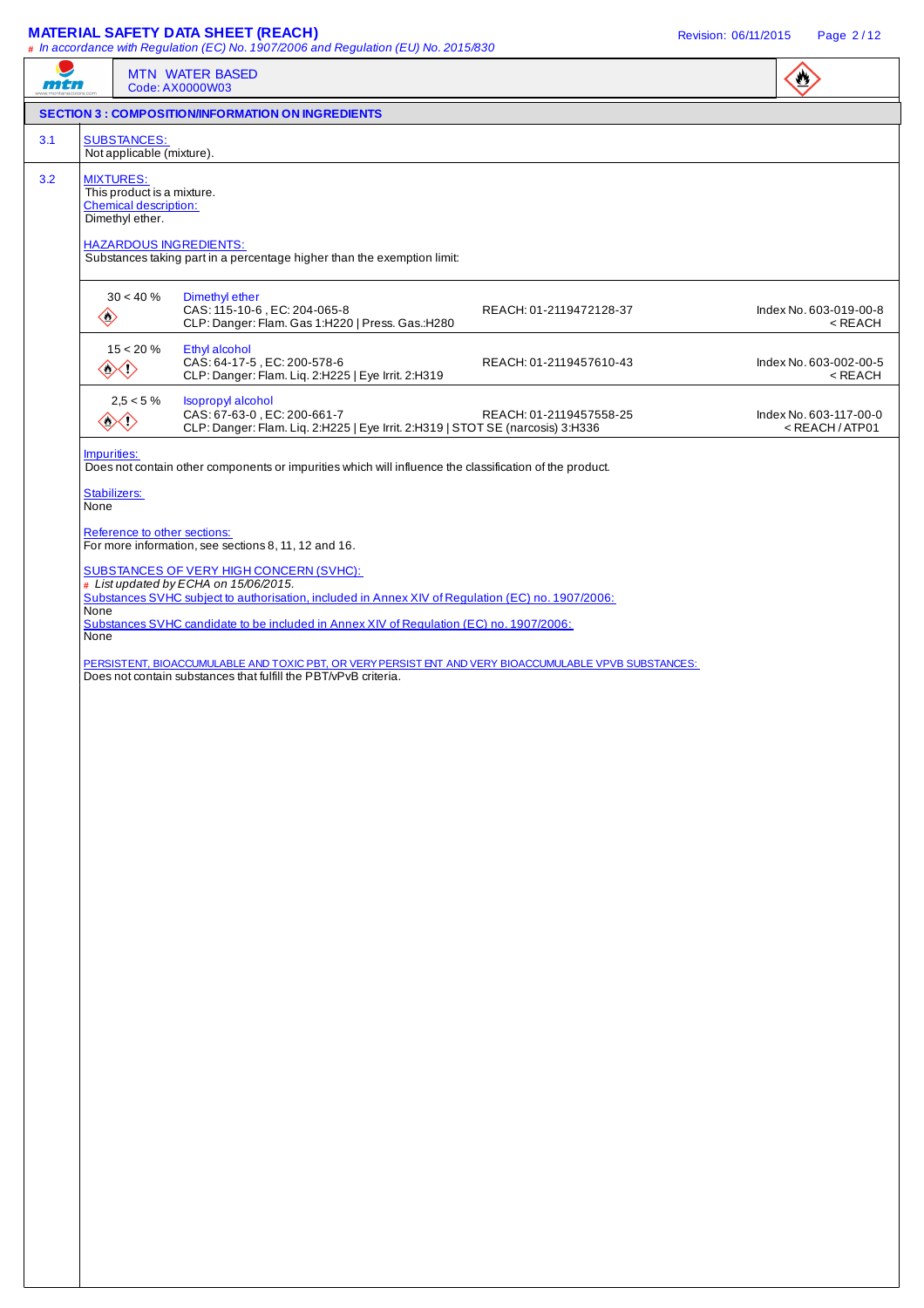## **MATERIAL SAFETY DATA SHEET (REACH)** Revision: 06/11/2015 Page 3 / 12

| men |                                           | <b>MTN WATER BASED</b><br>Code: AX0000W03                                                                                                                                                                                                                                                                                                                                                                                                                                                                                                                                                                                                                                    |                                                                                                                                                                                                 |  |
|-----|-------------------------------------------|------------------------------------------------------------------------------------------------------------------------------------------------------------------------------------------------------------------------------------------------------------------------------------------------------------------------------------------------------------------------------------------------------------------------------------------------------------------------------------------------------------------------------------------------------------------------------------------------------------------------------------------------------------------------------|-------------------------------------------------------------------------------------------------------------------------------------------------------------------------------------------------|--|
|     | <b>SECTION 4 : FIRST AID MEASURES</b>     |                                                                                                                                                                                                                                                                                                                                                                                                                                                                                                                                                                                                                                                                              |                                                                                                                                                                                                 |  |
| 4.1 |                                           | DESCRIPTION OF FIRST-AID MEASURES AND MAIN SYMPTOMS AND EFFECTS, ACUTE AND DELAYED:                                                                                                                                                                                                                                                                                                                                                                                                                                                                                                                                                                                          |                                                                                                                                                                                                 |  |
| 4.2 |                                           | Symptoms may occur after exposure, so that in case of direct exposure to the product, when in doubt, or when symptoms persist, seek<br>medical attention. Never give anything by mouth to an unconscious person.                                                                                                                                                                                                                                                                                                                                                                                                                                                             |                                                                                                                                                                                                 |  |
|     | Route of exposure                         | Symptoms and effects, acute and delayed                                                                                                                                                                                                                                                                                                                                                                                                                                                                                                                                                                                                                                      | Description of first-aid measures                                                                                                                                                               |  |
|     | Inhalation:                               | Normaly does not produce symptoms.                                                                                                                                                                                                                                                                                                                                                                                                                                                                                                                                                                                                                                           | Should there be any symptoms, transfer the person affected to<br>the open air.                                                                                                                  |  |
|     | Skin:                                     | In case of prolonged contact, the skin may become dry.                                                                                                                                                                                                                                                                                                                                                                                                                                                                                                                                                                                                                       | Remove contaminated clothing. Wash thoroughly the affected<br>area with plenty of cold or lukewarm water and neutral soap, or<br>use a suitable skin cleanser. Do not use solvents or thinners. |  |
|     | Eyes:                                     | Contact with the eyes produces redness and pain.                                                                                                                                                                                                                                                                                                                                                                                                                                                                                                                                                                                                                             | $#$ Remove contact lenses. Rinse eyes copiously by irrigation<br>with plenty of clean, fresh water, holding the eyelids apart. If<br>irritation persists, consult a physician.                  |  |
|     | Ingestion:                                | If swallowed in high doses, may cause gastrointestinal<br>disturbances.                                                                                                                                                                                                                                                                                                                                                                                                                                                                                                                                                                                                      | If swallowed, seek immediate medical attention. Do not induce<br>vomiting. Keep the patient at rest.                                                                                            |  |
| 4.3 |                                           | INDICATION OF ANY IMMEDIATE MEDICAL ATTENTION AND SPECIAL TREATMENT NEEDED:<br>Notes to physician: Treatment should be directed at the control of symptoms and the clinical condition of the patient<br>Antidotes and contraindications: Specific antidote not known.                                                                                                                                                                                                                                                                                                                                                                                                        |                                                                                                                                                                                                 |  |
|     | <b>SECTION 5 : FIRE-FIGHTING MEASURES</b> |                                                                                                                                                                                                                                                                                                                                                                                                                                                                                                                                                                                                                                                                              |                                                                                                                                                                                                 |  |
| 5.1 | <b>EXTINGUISHING MEDIA:</b>               | Extinguishing powder or CO2. In the case of more important fires, also alcohol resistant foam and water spray/mist. Do not use for extinguishing: direct<br>water jet. Direct water jet may not be effective to extinguish the fire, since the fire may spread.                                                                                                                                                                                                                                                                                                                                                                                                              |                                                                                                                                                                                                 |  |
| 5.2 |                                           | SPECIAL HAZARDS ARISING FROM THE SUBSTANCE OR MIXTURE:<br>Decomposes when heated intensely. As consequence of combustion or thermal decomposition, hazardous products may be produced: carbon monoxide,<br>carbon dioxide. Exposure to combustion or decomposition products may be a hazard to health.                                                                                                                                                                                                                                                                                                                                                                       |                                                                                                                                                                                                 |  |
| 5.3 | <b>ADVICE FOR FIREFIGHTERS:</b>           | Special protective equipment: Depending on magnitude of fire, heat-proof protective clothing may be required, appropriate independent breathing<br>apparatus, gloves, protective glasses or face masks and boots. If the fire-proof protective equipment is not available or not used, combat fire from a<br>sheltered position or at a safe distance. The standard EN469 provides a basic level of protection for chemical incidents.<br>Other recommendations: Cool with water the tanks, cisterns or containers close to sources of heat or fire. Bear in mind the direction of the wind. Do not<br>allow fire-fighting residue to enter drains, sewers or water courses. |                                                                                                                                                                                                 |  |
|     |                                           | <b>SECTION 6 : ACCIDENTAL RELEASE MEASURES</b>                                                                                                                                                                                                                                                                                                                                                                                                                                                                                                                                                                                                                               |                                                                                                                                                                                                 |  |
| 6.1 |                                           | PERSONAL PRECAUTIONS, PROTECTIVE EQUIPMENT AND EMERGENCY PROCEDURES:<br>Eliminate possible sources of ignition and when appropriate, ventilate the area. Do not smoke. Avoid dired contact with this product. Avoid breathing<br>vapours. Keep people without protection in opossition to the wind direction.                                                                                                                                                                                                                                                                                                                                                                |                                                                                                                                                                                                 |  |
| 6.2 |                                           | <b>ENVIRONMENTAL PRECAUTIONS:</b><br>Avoid contamination of drains, surface or subterranean water and soil. In the case of large scale spills or when the product contaminates lakes, rivers or<br>sewages, inform the appropriate authorities in accordance with local regulations.                                                                                                                                                                                                                                                                                                                                                                                         |                                                                                                                                                                                                 |  |
| 6.3 | remains in a closed container.            | METHODS AND MATERIAL FOR CONTAINMENT AND CLEANING UP:<br>Contain and mop up spills with non-combustible absorbent materials (earth, sand, vermiculite, diatomaceous earth, etc). Avoid use of solvents. Keep the                                                                                                                                                                                                                                                                                                                                                                                                                                                             |                                                                                                                                                                                                 |  |
| 6.4 |                                           | REFERENCE TO OTHER SECTIONS:<br>For contact information in case of emergency, see section 1.<br>For information on safe handling, see section 7.<br>For exposure controls and personal protection measures, see section 8.<br>For subsequent waste disposal, follow the recommendations in section 13.                                                                                                                                                                                                                                                                                                                                                                       |                                                                                                                                                                                                 |  |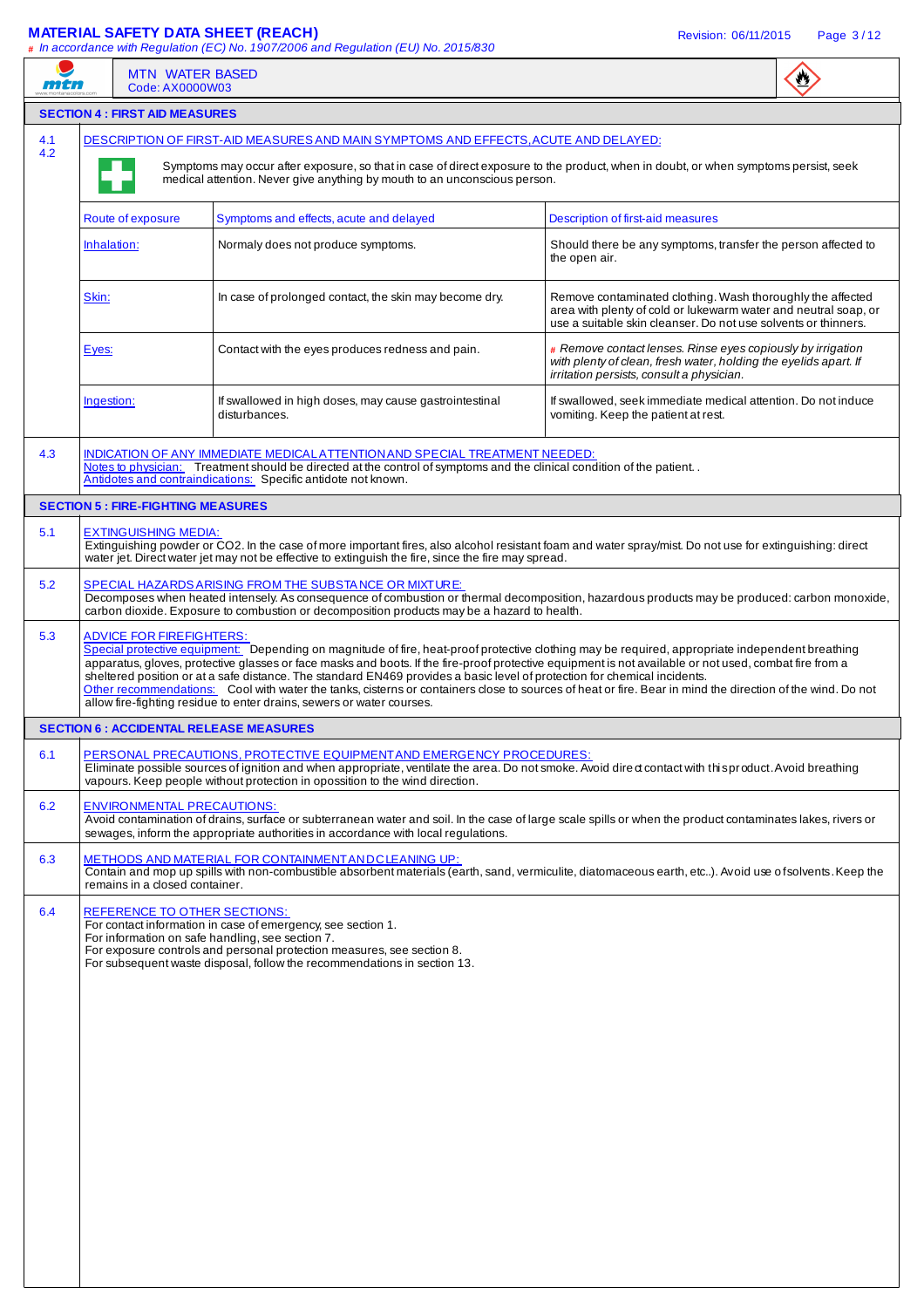## **MATERIAL SAFETY DATA SHEET (REACH)** Revision: 06/11/2015 Page 4 / 12

|     | <b>MTN WATER BASED</b><br>Code: AX0000W03                                                                                                                                                                                                                                                                                                                                                                                                                                                                                                                                                                                                                                                                                                                                                                                                                                                                                                                                                                                                                                                                                                                                                              |  |
|-----|--------------------------------------------------------------------------------------------------------------------------------------------------------------------------------------------------------------------------------------------------------------------------------------------------------------------------------------------------------------------------------------------------------------------------------------------------------------------------------------------------------------------------------------------------------------------------------------------------------------------------------------------------------------------------------------------------------------------------------------------------------------------------------------------------------------------------------------------------------------------------------------------------------------------------------------------------------------------------------------------------------------------------------------------------------------------------------------------------------------------------------------------------------------------------------------------------------|--|
|     | <b>SECTION 7: HANDLING AND STORAGE</b>                                                                                                                                                                                                                                                                                                                                                                                                                                                                                                                                                                                                                                                                                                                                                                                                                                                                                                                                                                                                                                                                                                                                                                 |  |
| 7.1 | <b>PRECAUTIONS FOR SAFE HANDLING:</b><br>Comply with the existing legislation on health and safety at work.<br><b>General recommendations:</b><br>Avoid any type of leakage or escape.<br>Recommendations for the prevention of fire and explosion risks:<br>Pressurised container. Protect from sunlight and do not expose to temperature exceeding 50°C. Do not pierce or burn, even after use. Do not spray on a<br>naked flame or any incandescent material. Do not smoke.<br>- Flash point<br>$-35.$ °C<br>- Autoignition temperature<br>290. $^{\circ}$ C<br>- Upper/lower flammability or explosive limits<br>3.2 - 23.2 % Volume 25°C<br>#<br>Recommendations for the prevention of toxicological risks:<br>Avoid applying the product directly to people, animals, plants or foodstuffs. Do not eat, drink or smoke in application and drying areas. After handling,<br>wash hands with soap and water. For exposure controls and personal protection measures, see section 8.<br>Recommendations for the prevention of environmental contamination:<br>It is not considered a danger to the environment. In the case of accidental spillage, follow the instructions indicated in section 6. |  |
| 7.2 | CONDITIONS FOR SAFE STORAGE, INCLUDING ANY INCOMPATIBILITIES:<br>Prevent unauthorized access. Keep out of reach of children. This product should be stored isolated from heat and electrical sources. Do not smoke in<br>storage area. If possible, avoid direct contact with sunlight. For more information, see section 10.<br><b>Class of store</b><br>According to current legislation.<br>Maximum storage period<br>24. months<br><b>Temperature interval</b><br>min: 5. °C, max: 50. °C (recommended).<br>Incompatible materials:<br>Keep away from oxidixing agents, from strongly alkaline and strongly acid materials.<br>Type of packaging:<br>According to current legislation.<br>Limit quantity (Seveso III): Directive 96/82/EC~2003/105/EC:<br>Lower threshold: 50 tons, Upper threshold: 200 tons                                                                                                                                                                                                                                                                                                                                                                                      |  |
| 7.3 | <b>SPECIFIC END USES:</b><br>For the use of this product do not exist particular recommendations apart from that already indicated.                                                                                                                                                                                                                                                                                                                                                                                                                                                                                                                                                                                                                                                                                                                                                                                                                                                                                                                                                                                                                                                                    |  |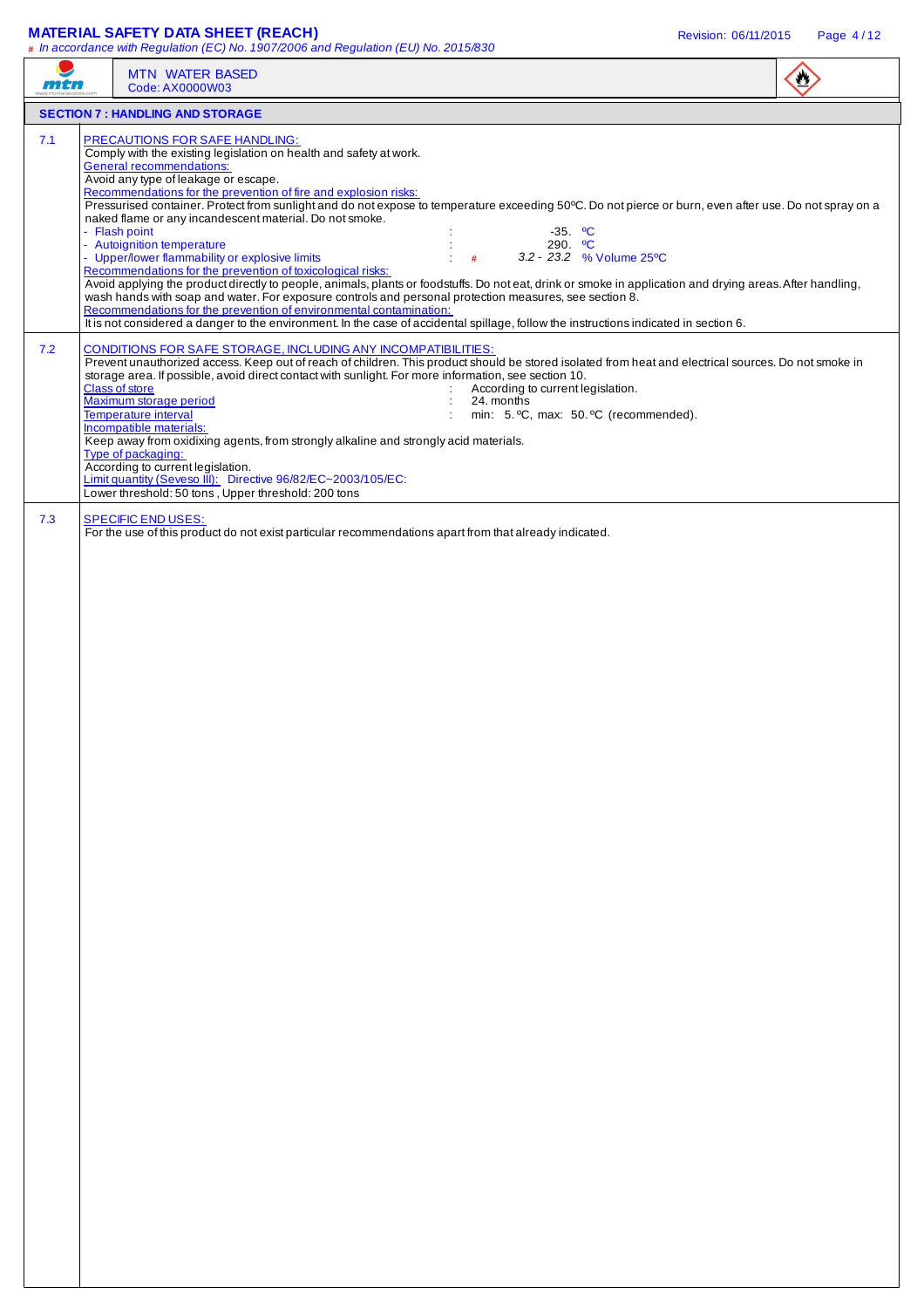## **MATERIAL SAFETY DATA SHEET (REACH)** Revision: 06/11/2015 Page 5 / 12

| <b>MTN WATER BASED</b><br>Code: AX0000W03                                                                                                                                                                                                                                                                                                                                                                                                                                                                                                                                                                                                                                    |              |                                                                  |                                     |                                                                      |                                 | $\mathbf{C}$                                                  |                                 |
|------------------------------------------------------------------------------------------------------------------------------------------------------------------------------------------------------------------------------------------------------------------------------------------------------------------------------------------------------------------------------------------------------------------------------------------------------------------------------------------------------------------------------------------------------------------------------------------------------------------------------------------------------------------------------|--------------|------------------------------------------------------------------|-------------------------------------|----------------------------------------------------------------------|---------------------------------|---------------------------------------------------------------|---------------------------------|
| <b>SECTION 8: EXPOSURE CONTROLS/PERSONAL PROTECTION</b>                                                                                                                                                                                                                                                                                                                                                                                                                                                                                                                                                                                                                      |              |                                                                  |                                     |                                                                      |                                 |                                                               |                                 |
| <b>CONTROL PARAMETERS:</b><br>If a product contains ingredients with exposure limits, may be necessary a personnel monitoring, work place or biological, to determine the effectiveness<br>of the ventilation or other control measures and/or the necessity to use respiratory protective equipment. Reference should be made to EN689, EN14042<br>and EN482 standard concerning methods for assesing the exposure by inhalation to chemical agents, and exposure to chemical and biological agents.<br>Reference should be also made to national guidance documents for methods for the determination of dangerous substances.<br>OCCUPATIONAL EXPOSURE LIMIT VALUES (TLV) |              |                                                                  |                                     |                                                                      |                                 |                                                               |                                 |
| <b>AGCIH 2013</b>                                                                                                                                                                                                                                                                                                                                                                                                                                                                                                                                                                                                                                                            | Year         | <b>TLV-TWA</b><br>ppm                                            | mg/m3                               | <b>TLV-STEL</b><br>ppm                                               | mg/m3                           | <b>Remarks</b>                                                |                                 |
| Dimethyl ether<br>Ethyl alcohol<br>Isopropyl alcohol                                                                                                                                                                                                                                                                                                                                                                                                                                                                                                                                                                                                                         | 1996<br>2003 | 1000.<br>1000.<br>200.                                           | 1920.<br>1880.<br>491.              | $\blacksquare$<br>400.                                               | $\blacksquare$<br>982.          | Recommended<br>A4<br>A4                                       |                                 |
| <b>BIOLOGICAL LIMIT VALUES:</b><br>Not stablished<br>DERIVED NO-EFFECT LEVEL (DNEL):<br>Derived no-effect level (DNEL) is a level of exposure that is considered safe, derived from toxicity data according to specific guidances included in<br>REACH. DNEL values may differ from a occupational exposure limit (OEL) for the same chemical. OEL values may come recommended by a particular<br>company, a government regulatory agency or an organization of experts. Although considered protective of health, the OEL values are derived by a<br>process different of REACH.                                                                                            |              |                                                                  |                                     |                                                                      |                                 |                                                               |                                 |
|                                                                                                                                                                                                                                                                                                                                                                                                                                                                                                                                                                                                                                                                              |              |                                                                  |                                     |                                                                      |                                 |                                                               |                                 |
| Derived no-effect level, workers:<br>- Systemic effects, acute and chronic:<br>Dimethyl ether<br>Ethyl alcohol<br>Isopropyl alcohol                                                                                                                                                                                                                                                                                                                                                                                                                                                                                                                                          |              | <b>DNEL</b> Inhalation<br>mg/m3<br>- (a)<br>$s/r$ (a)<br>$-$ (a) | 1894. (c)<br>950. (c)<br>500. $(c)$ | <b>DNEL Cutaneous</b><br>mg/kg bw/d<br>- (a)<br>$s/r$ (a)<br>$-$ (a) | $-$ (c)<br>343. (c)<br>888. (c) | <b>DNEL Oral</b><br>mg/kg bw/d<br>- (a)<br>- (a)<br>- (a)     | - (c)<br>$-$ (c)<br>$-$ (c)     |
| Derived no-effect level, workers:<br>- Local effects, acute and chronic:<br>Dimethyl ether<br>Ethyl alcohol<br>Isopropyl alcohol                                                                                                                                                                                                                                                                                                                                                                                                                                                                                                                                             |              | <b>DNEL</b> Inhalation<br>mg/m3<br>- (a)<br>1900. $(a)$<br>- (a) | - (c)<br>$s/r$ (c)<br>$-$ (c)       | <b>DNEL Cutaneous</b><br>mg/cm2<br>- (a)<br>$s/r$ (a)<br>$-$ (a)     | $-$ (c)<br>$s/r$ (c)<br>$-$ (c) | <b>DNEL Eyes</b><br>mg/cm2<br>- (a)<br>- (a)<br>- (a)         | - (c)<br>- (c)<br>$-$ (c)       |
| Derived no-effect level, general population:<br>- Systemic effects, acute and chronic:<br>Dimethyl ether<br>Ethyl alcohol<br>Isopropyl alcohol                                                                                                                                                                                                                                                                                                                                                                                                                                                                                                                               |              | <b>DNEL</b> Inhalation<br>mg/m3<br>- (a)<br>$s/r$ (a)<br>- (a)   | 471. (c)<br>114. $(c)$<br>89.0 (c)  | <b>DNEL Cutaneous</b><br>mg/kg bw/d<br>- (a)<br>$s/r$ (a)<br>$-$ (a) | - (c)<br>$206.$ (c)<br>319. (c) | <b>DNEL Oral</b><br>mg/kg bw/d<br>- (a)<br>$s/r$ (a)<br>- (a) | - (c)<br>87.0 (c)<br>$26.0$ (c) |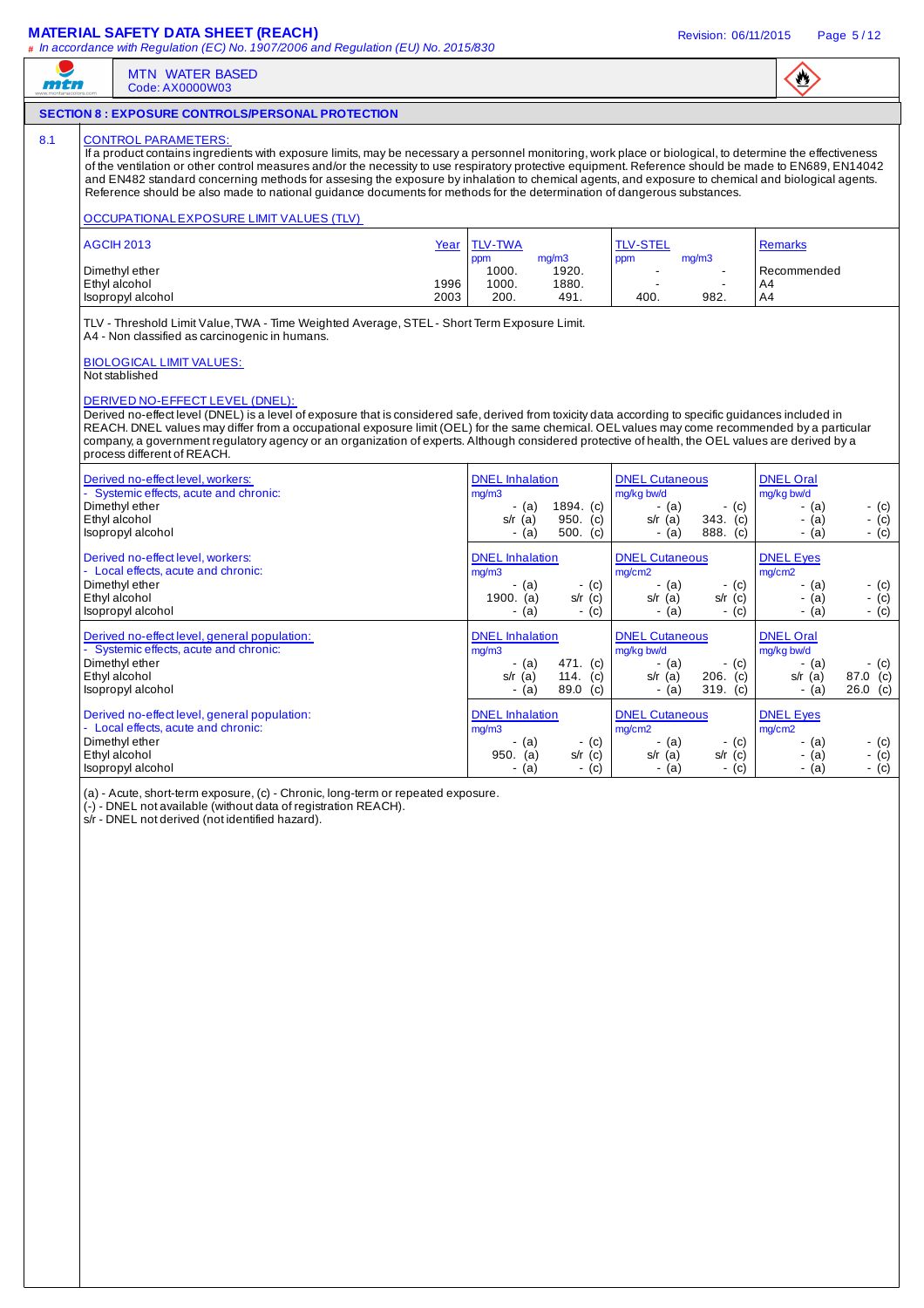## **MATERIAL SAFETY DATA SHEET (REACH)** Revision: 06/11/2015 Page 6 / 12

 $\ddot{w}$ 

|                                                                       | Code: AX0000W03                                                                                                                                                                                                                                                                                                                                                                                                                                                                                                                                                                                                                                                                                                                                                                                                                                                                                                                                                                                                                                                                                                                                                                        |                                                           |                                                                                                                                                       | $\bullet$                                                           |
|-----------------------------------------------------------------------|----------------------------------------------------------------------------------------------------------------------------------------------------------------------------------------------------------------------------------------------------------------------------------------------------------------------------------------------------------------------------------------------------------------------------------------------------------------------------------------------------------------------------------------------------------------------------------------------------------------------------------------------------------------------------------------------------------------------------------------------------------------------------------------------------------------------------------------------------------------------------------------------------------------------------------------------------------------------------------------------------------------------------------------------------------------------------------------------------------------------------------------------------------------------------------------|-----------------------------------------------------------|-------------------------------------------------------------------------------------------------------------------------------------------------------|---------------------------------------------------------------------|
|                                                                       | PREDICTED NO-EFFECT CONCENTRATION (PNEC):                                                                                                                                                                                                                                                                                                                                                                                                                                                                                                                                                                                                                                                                                                                                                                                                                                                                                                                                                                                                                                                                                                                                              |                                                           |                                                                                                                                                       |                                                                     |
| Dimethyl ether<br>Ethyl alcohol<br>Isopropyl alcohol                  | Predicted no-effect concentration, aquatic organisms:<br>- Fresh water, marine water and intermitent release:                                                                                                                                                                                                                                                                                                                                                                                                                                                                                                                                                                                                                                                                                                                                                                                                                                                                                                                                                                                                                                                                          | <b>PNEC Fresh water</b><br>mq/1<br>0.155<br>0.960<br>141. | <b>PNEC Marine</b><br>mg/l<br>0.0160<br>0.790<br>141.                                                                                                 | <b>PNEC</b> Intermittent<br>mq/1<br>1.55<br>2.75<br>141.            |
| marine water:<br>Dimethyl ether<br>Ethyl alcohol<br>Isopropyl alcohol | - Wastewater treatment plants (STP) and sediments in fresh- and                                                                                                                                                                                                                                                                                                                                                                                                                                                                                                                                                                                                                                                                                                                                                                                                                                                                                                                                                                                                                                                                                                                        | <b>PNEC STP</b><br>mg/l<br>160.<br>580.<br>2251.          | <b>PNEC Sediments</b><br>mg/kg dry weight<br>0.681<br>3.60<br>552.                                                                                    | <b>PNEC Sediments</b><br>mg/kg dry weight<br>0.0690<br>2.90<br>552. |
| Dimethyl ether<br>Ethyl alcohol                                       | Predicted no-effect concentration, terrestrial organisms:<br>- Air, soil and effects for predator s and humans:                                                                                                                                                                                                                                                                                                                                                                                                                                                                                                                                                                                                                                                                                                                                                                                                                                                                                                                                                                                                                                                                        | <b>PNEC Air</b><br>mg/m3                                  | <b>PNEC Soil</b><br>mg/kg dry weight<br>0.0450<br>0.630                                                                                               | <b>PNEC Oral</b><br>mg/kg bw/d<br>720.                              |
| Isopropyl alcohol                                                     |                                                                                                                                                                                                                                                                                                                                                                                                                                                                                                                                                                                                                                                                                                                                                                                                                                                                                                                                                                                                                                                                                                                                                                                        |                                                           | 28.0                                                                                                                                                  | 160.                                                                |
|                                                                       | (-) - PNEC not available (without data of registration REACH).                                                                                                                                                                                                                                                                                                                                                                                                                                                                                                                                                                                                                                                                                                                                                                                                                                                                                                                                                                                                                                                                                                                         |                                                           |                                                                                                                                                       |                                                                     |
| <b>EXPOSURE CONTROLS:</b><br><b>ENGINEERING MEASURES:</b>             | Provide adequate ventilation. Where reasonably practicable, this should be achieved by the use of local exhaust ventilation and<br>good general extraction. If these measures are not sufficient to maintain concentrations of particulates and vapours below the<br>Occupational Exposure Limits, suitable respiratory protection must be worn.                                                                                                                                                                                                                                                                                                                                                                                                                                                                                                                                                                                                                                                                                                                                                                                                                                       |                                                           |                                                                                                                                                       |                                                                     |
| Mask:                                                                 | Protection of hands and skin: It is recommended to dispose of water taps or sources with clean water close to the working area. Barrier creams may help<br>to protect the exposed areas of the skin. Barrier creams should not be applied once exposure has occurred.<br>OCUPATIONAL EXPOSURE CONTROLS: Directive 89/686/EEC~96/58/EC:<br>As a general measure on prevention and safety in the work place, we recommend the use of a basic personal protection equipment (PPE), with the<br>corresponding EC marking. For more information on personal protective equipment (storage, use, cleaning, maintenance, type and characteristics of the<br>PPE, protection class, marking, category, CEN norm, etc), you should consult the informative brochures provided by the manufacturers of PPE.<br>Suitable combined filter mask for gases, vapours and particles (EN14387/EN143). Classe 1: low capacity up to 1000 ppm,<br>Classe 2: medium capacity up to 5000 ppm, Classe 3: high capacity up to 10000 ppm. In order to obtain a suitable protection<br>level, the filter class must be selected depending on the type and concentration of the contaminating agents present, in |                                                           |                                                                                                                                                       |                                                                     |
| $\blacktriangledown$<br>Goggles:                                      | accordance with the specifications supplied by the filter producers.<br>Safety goggles with suitable lateral protection (EN166). Clean daily and disinfect at regular intervals in accordance with the<br>instructions of the manufacturer.                                                                                                                                                                                                                                                                                                                                                                                                                                                                                                                                                                                                                                                                                                                                                                                                                                                                                                                                            |                                                           |                                                                                                                                                       |                                                                     |
| Face shield:                                                          | No.                                                                                                                                                                                                                                                                                                                                                                                                                                                                                                                                                                                                                                                                                                                                                                                                                                                                                                                                                                                                                                                                                                                                                                                    |                                                           |                                                                                                                                                       |                                                                     |
| Gloves:                                                               | Gloves resistant against chemicals (EN374). There are several factors (for example, temperature), they do in practice the period<br>of use of a protective gloves resistant against chemicals is clearly lower than the established standard EN374. Due to the wide<br>variety of circumstances and possibilities, we must have in mind the manual of instructions from manufacturers of gloves. The<br>gloves should be immediately replaced when any sign of degradation is noted.                                                                                                                                                                                                                                                                                                                                                                                                                                                                                                                                                                                                                                                                                                   |                                                           |                                                                                                                                                       |                                                                     |
| Boots:                                                                | No.                                                                                                                                                                                                                                                                                                                                                                                                                                                                                                                                                                                                                                                                                                                                                                                                                                                                                                                                                                                                                                                                                                                                                                                    |                                                           |                                                                                                                                                       |                                                                     |
| Apron:                                                                | No.                                                                                                                                                                                                                                                                                                                                                                                                                                                                                                                                                                                                                                                                                                                                                                                                                                                                                                                                                                                                                                                                                                                                                                                    |                                                           |                                                                                                                                                       |                                                                     |
| Clothing:                                                             | No.                                                                                                                                                                                                                                                                                                                                                                                                                                                                                                                                                                                                                                                                                                                                                                                                                                                                                                                                                                                                                                                                                                                                                                                    |                                                           |                                                                                                                                                       |                                                                     |
| Thermal hazards:                                                      | Not applicable (the product is handled at room temperature).<br><b>ENVIRONMENTAL EXPOSURE CONTROLS:</b><br>Avoid any spillage in the environment. Avoid any release into the atmosphere.<br>Spills on the soil: Prevent contamination of soil.<br>Spills in water: Do not allow to escape into drains, sewers or water courses.<br>Emissions to the atmosphere: Because of volatility, emissions to the atmosphere while handling and use may result. When possible, avoid solvent<br>release to the atmosphere; do not pulverize more than is strictly necessary.<br>VOC (industrial installations): If this product is used in an industrial installation, it must be verified if it is applicable the Directive 1999/13/EC, on the                                                                                                                                                                                                                                                                                                                                                                                                                                                  |                                                           | limitation of emissions of volatile compounds due to the use of organic solvents in certain activities and installations: Solvents: 57.1% Weight, VOC |                                                                     |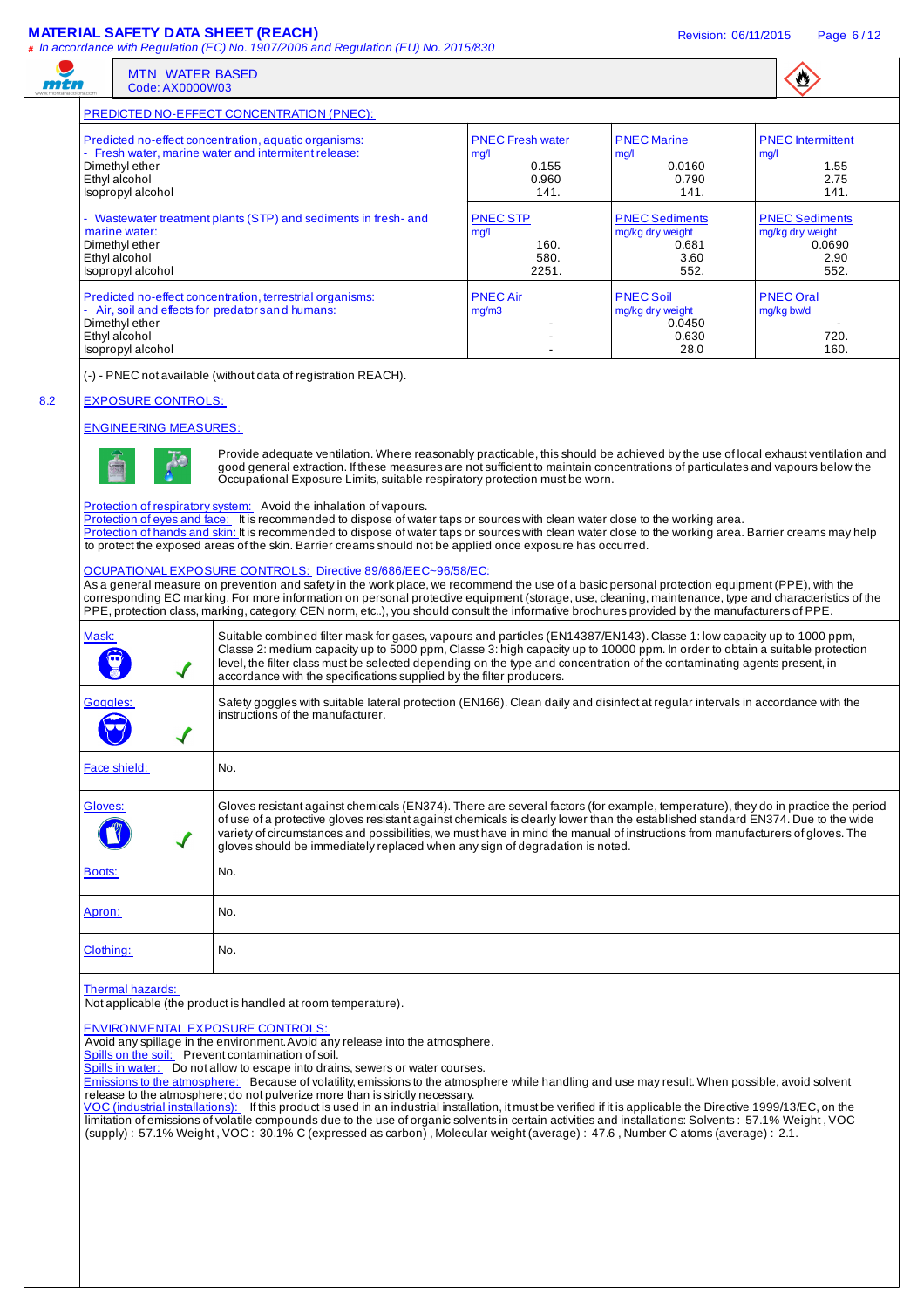## **MATERIAL SAFETY DATA SHEET (REACH) Revision: 06/11/2015** Page 7/12

|      | # In accordance with Regulation (EC) No. 1907/2006 and Regulation (EU) No. 2015/830<br><b>MTN WATER BASED</b>                                                                                                                                                                                              |                                           |                   |                                 |                       | $\mathbf{C}$ |
|------|------------------------------------------------------------------------------------------------------------------------------------------------------------------------------------------------------------------------------------------------------------------------------------------------------------|-------------------------------------------|-------------------|---------------------------------|-----------------------|--------------|
| mtn  | Code: AX0000W03                                                                                                                                                                                                                                                                                            |                                           |                   |                                 |                       |              |
|      | <b>SECTION 9: PHYSICAL AND CHEMICALP ROPERTIES</b>                                                                                                                                                                                                                                                         |                                           |                   |                                 |                       |              |
| 9.1  | INFORMATION ON BASIC PHYSICAL AND CHEMICAL PROPERTIES:<br>Appearance<br>- Physical state<br>- Colour<br>Odour                                                                                                                                                                                              | Aerosol.<br># Diverse.<br>Characteristic. |                   |                                 |                       |              |
|      | - Odour threshold<br>pH-value<br>$-$ pH                                                                                                                                                                                                                                                                    | Not available (mixture).<br>Not available |                   |                                 |                       |              |
|      | Change of state<br>- Melting point                                                                                                                                                                                                                                                                         | Not applicable (mixture).                 |                   |                                 |                       |              |
|      | - Initial boiling point<br><b>Density</b><br>- Vapour density                                                                                                                                                                                                                                              | Not applicable<br>Not available           |                   |                                 |                       |              |
|      | - Relative density<br><b>Stability</b><br><b>Decomposition temperature</b>                                                                                                                                                                                                                                 | Not available                             |                   | $0.85$ at $20/4$ <sup>o</sup> C | <b>Relative water</b> |              |
|      | Viscosity:<br>- Viscosity (flow time)<br><b>Volatility:</b>                                                                                                                                                                                                                                                | Not applicable                            |                   |                                 |                       |              |
|      | <b>Evaporation rate</b><br>- Vapour pressure<br>Solubility(ies)                                                                                                                                                                                                                                            | Not applicable<br>Not available           |                   |                                 |                       |              |
|      | Solubility in water:<br>- Solubility in oils and fats:<br>Flammability:                                                                                                                                                                                                                                    | Not miscible<br>Not applicable            |                   |                                 |                       |              |
|      | <b>Flash point</b><br>- Upper/lower flammability or explosive limits<br>- Autoignition temperature                                                                                                                                                                                                         | #                                         | $-35.$ °C<br>290. | 3.2 - 23.2 % Volume 25°C<br>℃   |                       |              |
|      | <b>Explosive properties:</b><br>Vapours can form explosive mixtures with air and are able to flame up or explode in presence of an ignition source.<br><b>Oxidizing properties:</b><br># Not classified as oxidizing product.                                                                              |                                           |                   |                                 |                       |              |
| 9.2  | <b>OTHER INFORMATION:</b><br>- Heat of combustion                                                                                                                                                                                                                                                          | #                                         |                   | 5435. Kcal/kg                   |                       |              |
|      | - Solids<br>- VOC (supply)<br>- VOC (supply)                                                                                                                                                                                                                                                               | #<br>#<br>#                               | 485.5 $g/\ell$    | 22.8 % Weight<br>57.1 % Weight  |                       |              |
|      | The values indicated do not always coincide with product specifications. The data for the product specifications can be found in the technical data sheet<br>of the same. For additional information concerning physical and chemical properties related to safety and environment, see sections 7 and 12. |                                           |                   |                                 |                       |              |
|      | <b>SECTION 10: STABILITY AND REACTIVITY</b>                                                                                                                                                                                                                                                                |                                           |                   |                                 |                       |              |
| 10.1 | <b>REACTIVITY:</b><br>Corrosivity to metals: It is not corrosive to metals.<br>Pyrophorical properties: It is not pyrophoric.                                                                                                                                                                              |                                           |                   |                                 |                       |              |
| 10.2 | <b>CHEMICAL STABILITY:</b><br>Stable under recommended storage and handling conditions.                                                                                                                                                                                                                    |                                           |                   |                                 |                       |              |
| 10.3 | POSSIBILITY OF HAZARDOUS REACTIONS:<br>Possible dangerous reaction with oxidizing agents, acids.                                                                                                                                                                                                           |                                           |                   |                                 |                       |              |
| 10.4 | <b>CONDITIONS TO AVOID:</b><br>Heat: Keep away from sources of heat.<br>Light: Avoid direct contact with sunlight.<br>Air: Not applicable.<br>Pressure: Not applicable.<br>Shock: Not applicable.                                                                                                          |                                           |                   |                                 |                       |              |
| 10.5 | <b>INCOMPATIBLE MATERIALS:</b><br>Keep away from oxidixing agents, from strongly alkaline and strongly acid materials.                                                                                                                                                                                     |                                           |                   |                                 |                       |              |
| 10.6 | <b>HAZARDOUS DECOMPOSITION PRODUCTS:</b><br>As consequence of thermal decomposition, hazardous products may be produced: carbon monoxide.                                                                                                                                                                  |                                           |                   |                                 |                       |              |
|      |                                                                                                                                                                                                                                                                                                            |                                           |                   |                                 |                       |              |
|      |                                                                                                                                                                                                                                                                                                            |                                           |                   |                                 |                       |              |
|      |                                                                                                                                                                                                                                                                                                            |                                           |                   |                                 |                       |              |
|      |                                                                                                                                                                                                                                                                                                            |                                           |                   |                                 |                       |              |
|      |                                                                                                                                                                                                                                                                                                            |                                           |                   |                                 |                       |              |
|      |                                                                                                                                                                                                                                                                                                            |                                           |                   |                                 |                       |              |
|      |                                                                                                                                                                                                                                                                                                            |                                           |                   |                                 |                       |              |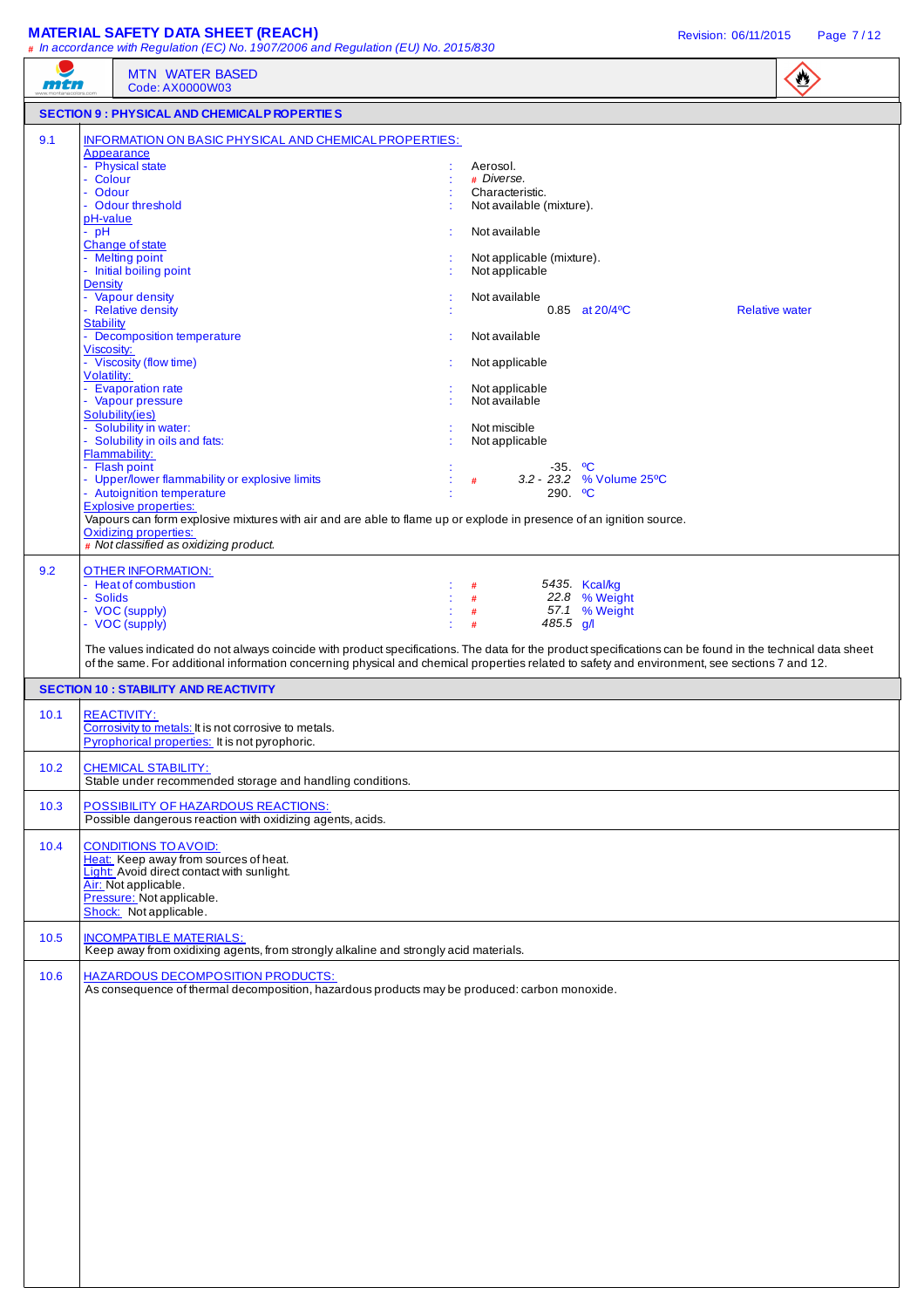# **MATERIAL SAFETY DATA SHEET (REACH) Revision: 06/11/2015** Page 8/12

| mth                                                                                                        | <b>MTN WATER BASED</b><br>Code: AX0000W03                                                                                                            |                                                                                      |      |                                                                                                                                                                                                                            |                                                                                                                                               | $\bullet$                           |  |
|------------------------------------------------------------------------------------------------------------|------------------------------------------------------------------------------------------------------------------------------------------------------|--------------------------------------------------------------------------------------|------|----------------------------------------------------------------------------------------------------------------------------------------------------------------------------------------------------------------------------|-----------------------------------------------------------------------------------------------------------------------------------------------|-------------------------------------|--|
|                                                                                                            | <b>SECTION 11 : TOXICOLOGICAL INFORMATION</b>                                                                                                        |                                                                                      |      |                                                                                                                                                                                                                            |                                                                                                                                               |                                     |  |
|                                                                                                            | calculation method of the Regulation (EC) No. 1272/2008~487/2013 (CLP).                                                                              |                                                                                      |      | No experimental toxicological data on the preparation is available. The toxicological classification for these mixture has been carried out by using the conventional                                                      |                                                                                                                                               |                                     |  |
|                                                                                                            | INFORMATION ON TOXICOLOGICAL EFFECTS:                                                                                                                |                                                                                      |      |                                                                                                                                                                                                                            |                                                                                                                                               |                                     |  |
|                                                                                                            | <b>ACUTE TOXICITY:</b>                                                                                                                               |                                                                                      |      |                                                                                                                                                                                                                            |                                                                                                                                               |                                     |  |
|                                                                                                            | Dose and lethal concentrations                                                                                                                       |                                                                                      |      | DL50 (OECD 401)                                                                                                                                                                                                            | DL50 (OECD 402)                                                                                                                               | CL50 (OECD 403)                     |  |
| Dimethyl ether                                                                                             | for individual ingredients:                                                                                                                          |                                                                                      |      | mg/kg oral                                                                                                                                                                                                                 | mg/kg cutaneous                                                                                                                               | mg/m3.4h inhalation<br>> 100000 Rat |  |
| Ethyl alcohol                                                                                              | Isopropyl alcohol                                                                                                                                    |                                                                                      |      | 10470. Rat<br>5045. Rat                                                                                                                                                                                                    | > 20000. Rabbit<br>12800. Rabbit                                                                                                              | > 20000. Rat<br>> 72600. Rat        |  |
| No observed adverse effect level<br>Not available<br>Lowest observed adverse effect level<br>Not available |                                                                                                                                                      |                                                                                      |      |                                                                                                                                                                                                                            |                                                                                                                                               |                                     |  |
| INFORMATION ON LIKELY ROUTES OF EX POSURE: Acute toxicity:                                                 |                                                                                                                                                      |                                                                                      |      |                                                                                                                                                                                                                            |                                                                                                                                               |                                     |  |
|                                                                                                            | Routes of exposure                                                                                                                                   | <b>Acute toxicity</b>                                                                | Cat. | Main effects, acute and/or delayed                                                                                                                                                                                         |                                                                                                                                               |                                     |  |
| Inhalation:<br>Not classified                                                                              |                                                                                                                                                      | $ETA > 20000$ mg/m3                                                                  |      | data, the classification criteria are not met).                                                                                                                                                                            | Not classified as a product with acute toxicity if inhaled (based on available                                                                |                                     |  |
| Skin:<br>Not classified                                                                                    |                                                                                                                                                      | $ETA > 2000$ mg/kg                                                                   |      |                                                                                                                                                                                                                            | Not classified as a product with acute toxicity in contact with skin (based on<br>available data, the classification criteria are not met).   |                                     |  |
| Eyes:<br>Not classified                                                                                    |                                                                                                                                                      | Not available                                                                        |      |                                                                                                                                                                                                                            | Not classified as a product with acute toxicity by eye contact (lack of data).                                                                |                                     |  |
| Ingestion:<br>Not classified                                                                               |                                                                                                                                                      | $ETA > 5000$ mg/kg                                                                   |      | data, the classification criteria are not met).                                                                                                                                                                            | Not classified as a product with acute toxicity if swallowed (based on available                                                              |                                     |  |
|                                                                                                            | <b>CORROSION / IRRITATION / SENSITISATION :</b>                                                                                                      |                                                                                      |      |                                                                                                                                                                                                                            |                                                                                                                                               |                                     |  |
| Danger class                                                                                               |                                                                                                                                                      | <b>Target organs</b>                                                                 | Cat. | Main effects, acute and/or delayed                                                                                                                                                                                         |                                                                                                                                               |                                     |  |
| Not classified                                                                                             | Respiratory corrosion/irritation:                                                                                                                    |                                                                                      |      | data, the classification criteria are not met).                                                                                                                                                                            | Not classified as a product corrosive or irritant by inhalation (based on available                                                           |                                     |  |
| Not classified                                                                                             | Skin corrosion/irritation:                                                                                                                           |                                                                                      |      |                                                                                                                                                                                                                            | Not classified as a product corrosive or irritant in contact with skin (based on<br>available data, the classification criteria are not met). |                                     |  |
| Not classified                                                                                             | Serious eye damage/irritation:                                                                                                                       |                                                                                      |      |                                                                                                                                                                                                                            | Not classified as a product corrosive or irritant in contact with eyes (based on<br>available data, the classification criteria are not met). |                                     |  |
| Not classified                                                                                             | <b>Respiratory sensitisation:</b>                                                                                                                    |                                                                                      |      | the classification criteria are not met).                                                                                                                                                                                  | Not classified as a product sensitising by inhalation (based on available data,                                                               |                                     |  |
| Not classified                                                                                             | Skin sensitisation:                                                                                                                                  |                                                                                      |      | data, the classification criteria are not met).                                                                                                                                                                            | Not classified as a product sensitising by skin contact (based on available                                                                   |                                     |  |
| <b>ASPIRATION HAZARD:</b>                                                                                  |                                                                                                                                                      |                                                                                      |      |                                                                                                                                                                                                                            |                                                                                                                                               |                                     |  |
| Danger class                                                                                               |                                                                                                                                                      | <b>Target organs</b>                                                                 | Cat. | Main effects, acute and/or delayed                                                                                                                                                                                         |                                                                                                                                               |                                     |  |
| Not classified                                                                                             | <b>Aspiration hazard:</b>                                                                                                                            |                                                                                      |      | Not applicable.                                                                                                                                                                                                            |                                                                                                                                               |                                     |  |
|                                                                                                            |                                                                                                                                                      |                                                                                      |      | SPECIFIC TARGET ORGANS TOXICITY (STOT): Single exposure (SE) and/or Repeated exposure (RE):<br>Not classified as a dangerous product for target organs (based on available data, the classification criteria are not met). |                                                                                                                                               |                                     |  |
|                                                                                                            | <b>CMR EFFECTS:</b><br>Carcinogenic effects: Is not considered as a carcinogenic product.<br>Genotoxicity: Is not considered as a mutagenic product. | Toxicity for reproduction: Do not harm fertility. Do not harm the fetus developping. |      |                                                                                                                                                                                                                            |                                                                                                                                               |                                     |  |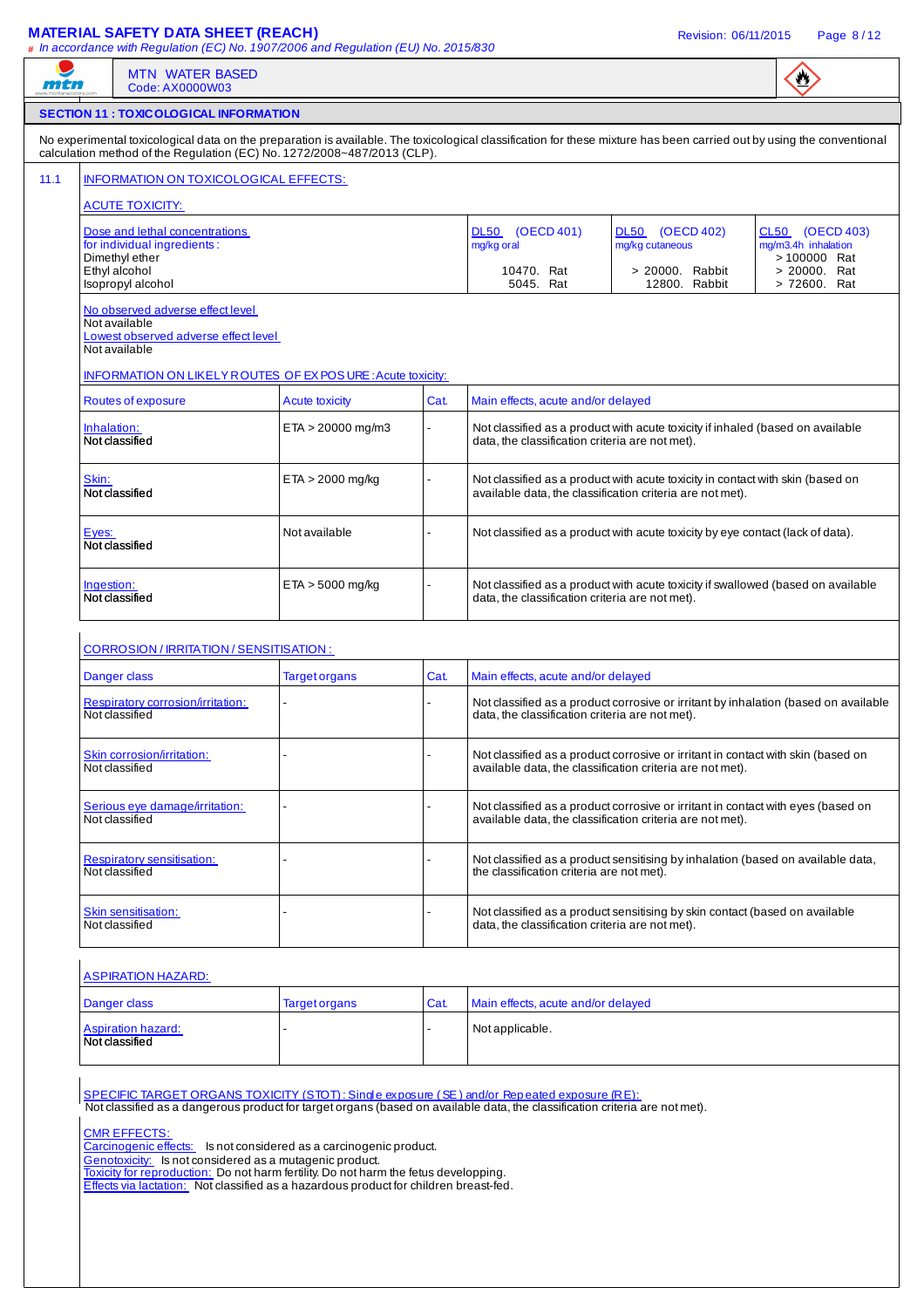## **MATERIAL SAFETY DATA SHEET (REACH) Revision: 06/11/2015** Page 9/12

|                      | Code: AX0000W03                                                                                                                                                                                                                                                                                                                                                                                                                                 |                                                                  |                                                                                                            |                                                                      |
|----------------------|-------------------------------------------------------------------------------------------------------------------------------------------------------------------------------------------------------------------------------------------------------------------------------------------------------------------------------------------------------------------------------------------------------------------------------------------------|------------------------------------------------------------------|------------------------------------------------------------------------------------------------------------|----------------------------------------------------------------------|
|                      | <b>SECTION 12 : ECOLOGICAL INFORMATION</b>                                                                                                                                                                                                                                                                                                                                                                                                      |                                                                  |                                                                                                            |                                                                      |
|                      | No experimental ecotoxicological data on the preparation as such is available. The ecotoxicological classification for these mixture has been carried out by using<br>the conventional calculation method of the Regulation (EC) No. 1272/2008~487/2013 (CLP).                                                                                                                                                                                  |                                                                  |                                                                                                            |                                                                      |
| 12.1                 | <b>TOXICITY:</b>                                                                                                                                                                                                                                                                                                                                                                                                                                |                                                                  |                                                                                                            |                                                                      |
|                      | Acute toxicity in aquatic environment<br>for individual ingredients:<br>Dimethyl ether<br>Ethyl alcohol                                                                                                                                                                                                                                                                                                                                         | CL50 (OECD 203)<br>mg/l.96hours<br>4100. Fishes<br>14200. Fishes | CE50 (OECD 202)<br>mg/l.48hours<br>4400. Daphnia<br>5012. Daphnia                                          | CE50 (OECD 201)<br>mg/l.72hours<br>275. Algae                        |
|                      | Isopropyl alcohol<br>No observed effect concentration<br>Not available<br>Lowest observed effect concentration<br>Not available                                                                                                                                                                                                                                                                                                                 | 9640. Fishes                                                     | 13300. Daphnia                                                                                             | > 1000. Algae                                                        |
| $12.2$               | PERSISTENCE AND DEGRADABILITY:<br>Not available.                                                                                                                                                                                                                                                                                                                                                                                                |                                                                  |                                                                                                            |                                                                      |
|                      | Aerobic biodegradation<br>for individual ingredients :<br>Dimethyl ether<br>Ethyl alcohol<br>Isopropyl alcohol                                                                                                                                                                                                                                                                                                                                  | <b>DQO</b><br>mgO2/g<br>1041.<br>1990.<br>2396.                  | %DBO/DQO<br>5 days 14 days 28 days<br>$\sim 1.$ $\sim 3.$<br>$\sim$ 5.<br>$\sim$ 74. $\sim$ 95. $\sim$ 99. | <b>Biodegradability</b><br>Not easy<br>Easy<br>Easy                  |
| 12.3                 | <b>BIOACCUMULATIVE POTENTIAL:</b><br>Not available.                                                                                                                                                                                                                                                                                                                                                                                             |                                                                  |                                                                                                            |                                                                      |
|                      | <b>Bioaccumulation</b><br>for individual ingredients:<br>Dimethyl ether<br>Ethyl alcohol<br>Isopropyl alcohol                                                                                                                                                                                                                                                                                                                                   | logPow<br>0.0700<br>$-0.310$<br>0.0500                           | <b>BCF</b><br>L/kg<br>1.7 (calculated)<br>3.2 (calculated)<br>3.2 (calculated)                             | Potential<br>Unlikely, low<br>No bioaccumulable<br>No bioaccumulable |
|                      |                                                                                                                                                                                                                                                                                                                                                                                                                                                 |                                                                  |                                                                                                            |                                                                      |
|                      | <b>MOBILITY IN SOIL:</b><br>Not available.                                                                                                                                                                                                                                                                                                                                                                                                      |                                                                  |                                                                                                            |                                                                      |
| 12.4<br>12.5<br>12.6 | RESULTS OF PBT AND VPVBASSESMENT: Annex XIII of Regulation (EC) no. 1907/2006:<br>$#$ Does not contain substances that fulfill the PBT/ $\vee$ P $\vee$ B criteria.<br><b>OTHER ADVERSE EFFECTS:</b><br>Ozone depletion potential: Not available.<br>Photochemical ozone creation potential: Not available.<br>Earth global warming potential: In case of fire or incineration liberates CO2.<br>Endocrine disrupting potential: Not available. |                                                                  |                                                                                                            |                                                                      |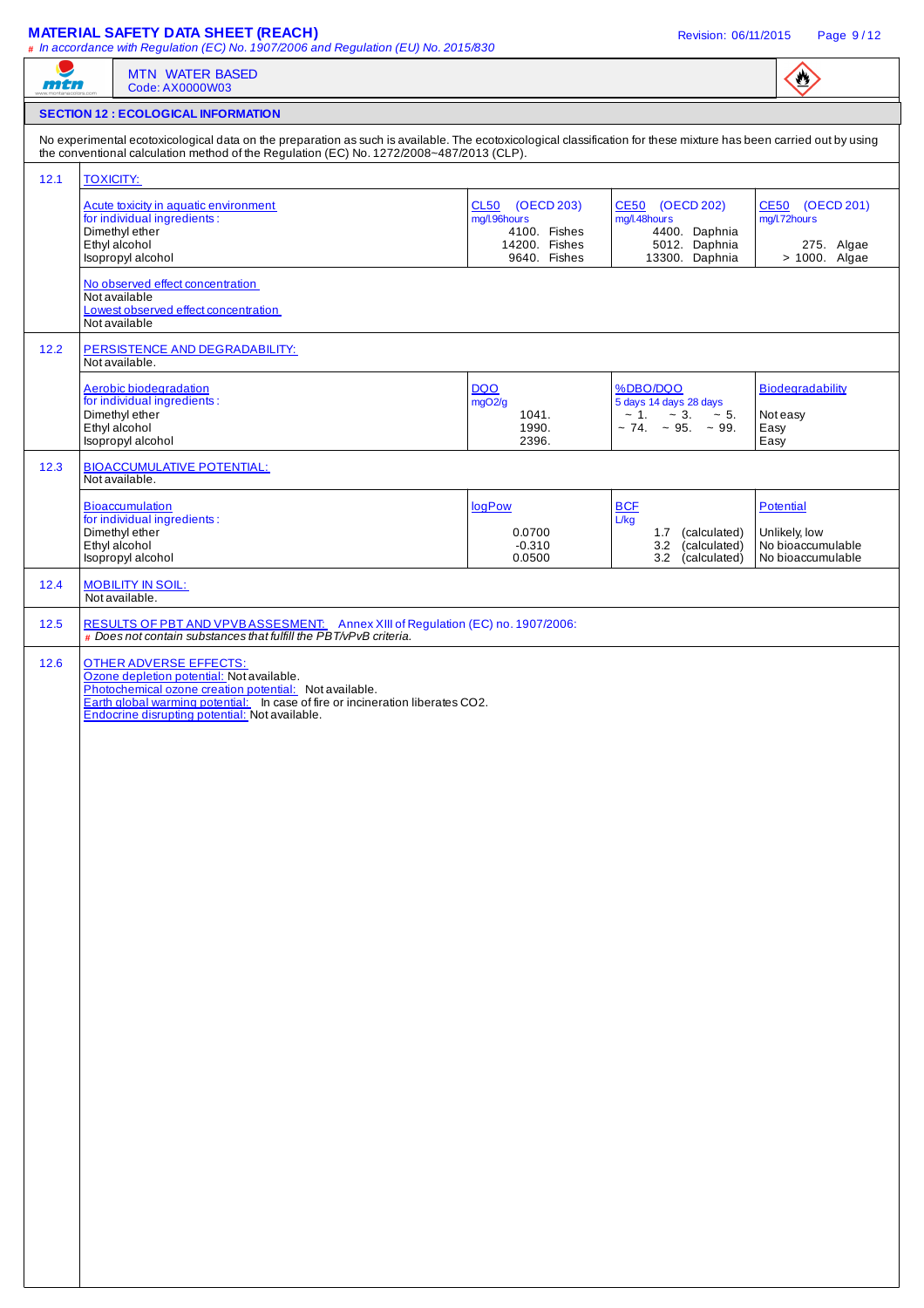## **MATERIAL SAFETY DATA SHEET (REACH)** Revision: 06/11/2015 Page 10 / 12

| n i di | <b>MTN WATER BASED</b><br>Code: AX0000W03                                                                                                                                                                                                                                                                                                                                                                                                                                                                                                                                                                                                                                        | $\bullet$ |
|--------|----------------------------------------------------------------------------------------------------------------------------------------------------------------------------------------------------------------------------------------------------------------------------------------------------------------------------------------------------------------------------------------------------------------------------------------------------------------------------------------------------------------------------------------------------------------------------------------------------------------------------------------------------------------------------------|-----------|
|        | <b>SECTION 13 : DISPOSAL CONSIDERATIONS</b>                                                                                                                                                                                                                                                                                                                                                                                                                                                                                                                                                                                                                                      |           |
| 13.1   | <b>WASTE TREATMENT METHODS:</b> Directive 2008/98/EC:<br>Take all necessary measures to prevent the production of waste whenever possible. Analyse possible methods for revaluation or recycling. Do not<br>discharge into drains or the environment, dispose of at an authorised waste collection point. Waste should be handled and disposed of in accordance with<br>current local and national regulations. For exposure controls and personal protection measures, see section 8.                                                                                                                                                                                           |           |
|        | Disposal of empty containers: Directive 94/62/EC~2005/20/EC, Decision 2000/532/EC:<br>Emptied containers and packaging should be disposed of in accordance with currently local and national regulations. The classification of packaging as<br>hazardous waste will depend on the degree of empting of the same, being the holder of the residue responsible for their classification, in accordance with<br>Chapter 15 01 of Decision 2000/532/EC, and forwarding to the appropriate final destination. With contaminated containers and packaging, adopt the<br>same measures as for the product in itself. Ensure the container is completely empty before throwing it away. |           |
|        | Procedures for neutralising or destroying the product:<br>In accordance with local regulations. Do not incinerarate closed containers.                                                                                                                                                                                                                                                                                                                                                                                                                                                                                                                                           |           |
|        |                                                                                                                                                                                                                                                                                                                                                                                                                                                                                                                                                                                                                                                                                  |           |
|        |                                                                                                                                                                                                                                                                                                                                                                                                                                                                                                                                                                                                                                                                                  |           |
|        |                                                                                                                                                                                                                                                                                                                                                                                                                                                                                                                                                                                                                                                                                  |           |
|        |                                                                                                                                                                                                                                                                                                                                                                                                                                                                                                                                                                                                                                                                                  |           |
|        |                                                                                                                                                                                                                                                                                                                                                                                                                                                                                                                                                                                                                                                                                  |           |
|        |                                                                                                                                                                                                                                                                                                                                                                                                                                                                                                                                                                                                                                                                                  |           |
|        |                                                                                                                                                                                                                                                                                                                                                                                                                                                                                                                                                                                                                                                                                  |           |
|        |                                                                                                                                                                                                                                                                                                                                                                                                                                                                                                                                                                                                                                                                                  |           |
|        |                                                                                                                                                                                                                                                                                                                                                                                                                                                                                                                                                                                                                                                                                  |           |
|        |                                                                                                                                                                                                                                                                                                                                                                                                                                                                                                                                                                                                                                                                                  |           |
|        |                                                                                                                                                                                                                                                                                                                                                                                                                                                                                                                                                                                                                                                                                  |           |
|        |                                                                                                                                                                                                                                                                                                                                                                                                                                                                                                                                                                                                                                                                                  |           |
|        |                                                                                                                                                                                                                                                                                                                                                                                                                                                                                                                                                                                                                                                                                  |           |
|        |                                                                                                                                                                                                                                                                                                                                                                                                                                                                                                                                                                                                                                                                                  |           |
|        |                                                                                                                                                                                                                                                                                                                                                                                                                                                                                                                                                                                                                                                                                  |           |
|        |                                                                                                                                                                                                                                                                                                                                                                                                                                                                                                                                                                                                                                                                                  |           |
|        |                                                                                                                                                                                                                                                                                                                                                                                                                                                                                                                                                                                                                                                                                  |           |
|        |                                                                                                                                                                                                                                                                                                                                                                                                                                                                                                                                                                                                                                                                                  |           |
|        |                                                                                                                                                                                                                                                                                                                                                                                                                                                                                                                                                                                                                                                                                  |           |
|        |                                                                                                                                                                                                                                                                                                                                                                                                                                                                                                                                                                                                                                                                                  |           |
|        |                                                                                                                                                                                                                                                                                                                                                                                                                                                                                                                                                                                                                                                                                  |           |
|        |                                                                                                                                                                                                                                                                                                                                                                                                                                                                                                                                                                                                                                                                                  |           |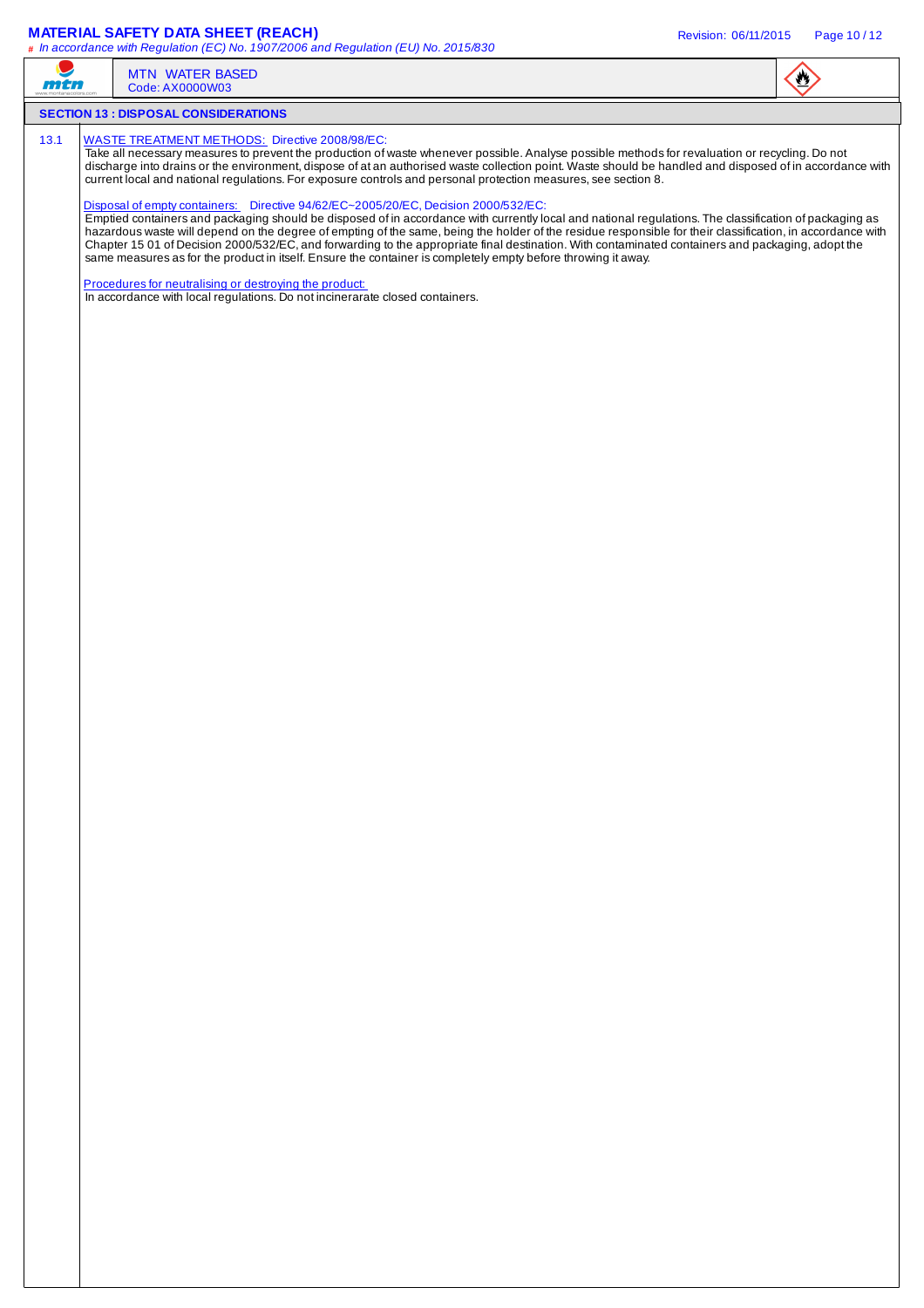| <b>UN NUMBER: 1950</b><br>14.1<br>14.2<br><b>AEROSOLS</b><br>14.3<br>14.4<br>- Class:<br>Packaging group:<br>- Classification code:<br>- Tunnel restriction code:<br>- Transport category:<br>- Limited quantities:<br>- Transport document:<br>- Instructions in writing:<br>Class:<br>- Packaging group:<br>- First Aid Guide (MFAG):<br>- Marine pollutant:<br>- Transport document:<br>- Class:<br>- Packaging group:<br>- Transport document:<br>Not available.<br>14.5<br>14.6<br>14.7<br>Not applicable.<br>15.1 | 2<br>$\overline{a}$<br>5F<br>(D)<br>2, max. ADR 1.1.3.6. 333 L<br>LQ2 (see total exemptions ADR 3.4)<br>Consignment paper.<br>ADR 5.4.3.4<br>2<br>$F-D, S-U$<br>620*<br>No.<br>Shipping Bill of lading.<br>2<br>Air Bill of lading. | TRANSPORT HAZARD CLASS(ES) AND PACKING GROUP:<br>Not applicable (not classified as hazardous for the environment).<br># Ensure that persons transporting the product know what to do in case of accident or spill. Always transport in closed containers that are in a vertical<br>TRANSPORT IN BULK ACCORDING TO ANNEX II OF MARPOL73/78 AND THE IBC CODE:<br>EU SAFETY, HEALTH AND ENVIRONMENTAL REGULATIONS/LEGISLATION SPECIFIC:<br>The regulations applicable to this product generally are listed throughout this material safety data sheet.<br>Restrictions on manufacture, placing on market and use: See section 1.2<br>Control of the risks inherent in major accidents (Seveso III): See section 7.2<br>Tactile warning of danger: Not applicable (the classification criteria are not met).<br>Child safety protection: Not applicable (the classification criteria are not met).<br># It is applicable the Directive 75/324/EEC~2013/10/EU, relating to aerosol dispensers and the Directive 87/404/EEC, concerning simple preasure<br>$\#$ For this mixture has not been carried out a chemical safety assessment. |        | <b>MTN WATER BASED</b><br>mtn<br>Code: AX0000W03                                        | $\bigcirc$ |
|-------------------------------------------------------------------------------------------------------------------------------------------------------------------------------------------------------------------------------------------------------------------------------------------------------------------------------------------------------------------------------------------------------------------------------------------------------------------------------------------------------------------------|-------------------------------------------------------------------------------------------------------------------------------------------------------------------------------------------------------------------------------------|-----------------------------------------------------------------------------------------------------------------------------------------------------------------------------------------------------------------------------------------------------------------------------------------------------------------------------------------------------------------------------------------------------------------------------------------------------------------------------------------------------------------------------------------------------------------------------------------------------------------------------------------------------------------------------------------------------------------------------------------------------------------------------------------------------------------------------------------------------------------------------------------------------------------------------------------------------------------------------------------------------------------------------------------------------------------------------------------------------------------------------------|--------|-----------------------------------------------------------------------------------------|------------|
|                                                                                                                                                                                                                                                                                                                                                                                                                                                                                                                         |                                                                                                                                                                                                                                     |                                                                                                                                                                                                                                                                                                                                                                                                                                                                                                                                                                                                                                                                                                                                                                                                                                                                                                                                                                                                                                                                                                                                   |        | <b>SECTION 14 : TRANSPORT INFORMATION</b>                                               |            |
|                                                                                                                                                                                                                                                                                                                                                                                                                                                                                                                         |                                                                                                                                                                                                                                     |                                                                                                                                                                                                                                                                                                                                                                                                                                                                                                                                                                                                                                                                                                                                                                                                                                                                                                                                                                                                                                                                                                                                   |        |                                                                                         |            |
|                                                                                                                                                                                                                                                                                                                                                                                                                                                                                                                         |                                                                                                                                                                                                                                     |                                                                                                                                                                                                                                                                                                                                                                                                                                                                                                                                                                                                                                                                                                                                                                                                                                                                                                                                                                                                                                                                                                                                   |        | UN PROPER SHIPPING NAME:                                                                |            |
|                                                                                                                                                                                                                                                                                                                                                                                                                                                                                                                         |                                                                                                                                                                                                                                     |                                                                                                                                                                                                                                                                                                                                                                                                                                                                                                                                                                                                                                                                                                                                                                                                                                                                                                                                                                                                                                                                                                                                   |        |                                                                                         |            |
|                                                                                                                                                                                                                                                                                                                                                                                                                                                                                                                         |                                                                                                                                                                                                                                     |                                                                                                                                                                                                                                                                                                                                                                                                                                                                                                                                                                                                                                                                                                                                                                                                                                                                                                                                                                                                                                                                                                                                   |        | Transport by road (ADR 2015) and<br>Transport by rail (RID 2015):                       |            |
|                                                                                                                                                                                                                                                                                                                                                                                                                                                                                                                         |                                                                                                                                                                                                                                     |                                                                                                                                                                                                                                                                                                                                                                                                                                                                                                                                                                                                                                                                                                                                                                                                                                                                                                                                                                                                                                                                                                                                   |        |                                                                                         |            |
|                                                                                                                                                                                                                                                                                                                                                                                                                                                                                                                         |                                                                                                                                                                                                                                     |                                                                                                                                                                                                                                                                                                                                                                                                                                                                                                                                                                                                                                                                                                                                                                                                                                                                                                                                                                                                                                                                                                                                   |        | Transport by sea (IMDG 36-12):                                                          |            |
|                                                                                                                                                                                                                                                                                                                                                                                                                                                                                                                         |                                                                                                                                                                                                                                     |                                                                                                                                                                                                                                                                                                                                                                                                                                                                                                                                                                                                                                                                                                                                                                                                                                                                                                                                                                                                                                                                                                                                   |        | - Emergency Sheet (EmS):                                                                |            |
|                                                                                                                                                                                                                                                                                                                                                                                                                                                                                                                         |                                                                                                                                                                                                                                     |                                                                                                                                                                                                                                                                                                                                                                                                                                                                                                                                                                                                                                                                                                                                                                                                                                                                                                                                                                                                                                                                                                                                   |        | Transport by air (ICAO/IATA 2014):                                                      |            |
|                                                                                                                                                                                                                                                                                                                                                                                                                                                                                                                         |                                                                                                                                                                                                                                     |                                                                                                                                                                                                                                                                                                                                                                                                                                                                                                                                                                                                                                                                                                                                                                                                                                                                                                                                                                                                                                                                                                                                   |        |                                                                                         |            |
|                                                                                                                                                                                                                                                                                                                                                                                                                                                                                                                         |                                                                                                                                                                                                                                     |                                                                                                                                                                                                                                                                                                                                                                                                                                                                                                                                                                                                                                                                                                                                                                                                                                                                                                                                                                                                                                                                                                                                   |        | Transport by inland waterways (ADN):                                                    |            |
|                                                                                                                                                                                                                                                                                                                                                                                                                                                                                                                         |                                                                                                                                                                                                                                     |                                                                                                                                                                                                                                                                                                                                                                                                                                                                                                                                                                                                                                                                                                                                                                                                                                                                                                                                                                                                                                                                                                                                   |        | <b>ENVIRONMENTAL HAZARDS:</b>                                                           |            |
|                                                                                                                                                                                                                                                                                                                                                                                                                                                                                                                         |                                                                                                                                                                                                                                     |                                                                                                                                                                                                                                                                                                                                                                                                                                                                                                                                                                                                                                                                                                                                                                                                                                                                                                                                                                                                                                                                                                                                   |        | <b>SPECIAL PRECAUTIONS FOR USER:</b><br>position and sure. Ensure adequate ventilation. |            |
|                                                                                                                                                                                                                                                                                                                                                                                                                                                                                                                         |                                                                                                                                                                                                                                     |                                                                                                                                                                                                                                                                                                                                                                                                                                                                                                                                                                                                                                                                                                                                                                                                                                                                                                                                                                                                                                                                                                                                   |        |                                                                                         |            |
|                                                                                                                                                                                                                                                                                                                                                                                                                                                                                                                         |                                                                                                                                                                                                                                     |                                                                                                                                                                                                                                                                                                                                                                                                                                                                                                                                                                                                                                                                                                                                                                                                                                                                                                                                                                                                                                                                                                                                   |        | <b>SECTION 15 : REGULATORY INFORMATION</b>                                              |            |
|                                                                                                                                                                                                                                                                                                                                                                                                                                                                                                                         |                                                                                                                                                                                                                                     |                                                                                                                                                                                                                                                                                                                                                                                                                                                                                                                                                                                                                                                                                                                                                                                                                                                                                                                                                                                                                                                                                                                                   |        |                                                                                         |            |
|                                                                                                                                                                                                                                                                                                                                                                                                                                                                                                                         |                                                                                                                                                                                                                                     |                                                                                                                                                                                                                                                                                                                                                                                                                                                                                                                                                                                                                                                                                                                                                                                                                                                                                                                                                                                                                                                                                                                                   |        |                                                                                         |            |
|                                                                                                                                                                                                                                                                                                                                                                                                                                                                                                                         |                                                                                                                                                                                                                                     |                                                                                                                                                                                                                                                                                                                                                                                                                                                                                                                                                                                                                                                                                                                                                                                                                                                                                                                                                                                                                                                                                                                                   |        |                                                                                         |            |
|                                                                                                                                                                                                                                                                                                                                                                                                                                                                                                                         |                                                                                                                                                                                                                                     |                                                                                                                                                                                                                                                                                                                                                                                                                                                                                                                                                                                                                                                                                                                                                                                                                                                                                                                                                                                                                                                                                                                                   |        |                                                                                         |            |
|                                                                                                                                                                                                                                                                                                                                                                                                                                                                                                                         |                                                                                                                                                                                                                                     |                                                                                                                                                                                                                                                                                                                                                                                                                                                                                                                                                                                                                                                                                                                                                                                                                                                                                                                                                                                                                                                                                                                                   |        |                                                                                         |            |
|                                                                                                                                                                                                                                                                                                                                                                                                                                                                                                                         |                                                                                                                                                                                                                                     |                                                                                                                                                                                                                                                                                                                                                                                                                                                                                                                                                                                                                                                                                                                                                                                                                                                                                                                                                                                                                                                                                                                                   |        | Legislación específica sobre aerosoles:<br>packages.                                    |            |
| <b>OTHER REGULATIONS:</b><br>Not available                                                                                                                                                                                                                                                                                                                                                                                                                                                                              |                                                                                                                                                                                                                                     |                                                                                                                                                                                                                                                                                                                                                                                                                                                                                                                                                                                                                                                                                                                                                                                                                                                                                                                                                                                                                                                                                                                                   |        |                                                                                         |            |
|                                                                                                                                                                                                                                                                                                                                                                                                                                                                                                                         |                                                                                                                                                                                                                                     |                                                                                                                                                                                                                                                                                                                                                                                                                                                                                                                                                                                                                                                                                                                                                                                                                                                                                                                                                                                                                                                                                                                                   |        |                                                                                         |            |
|                                                                                                                                                                                                                                                                                                                                                                                                                                                                                                                         |                                                                                                                                                                                                                                     |                                                                                                                                                                                                                                                                                                                                                                                                                                                                                                                                                                                                                                                                                                                                                                                                                                                                                                                                                                                                                                                                                                                                   | $15.2$ | <b>CHEMICAL SAFETY ASSESSMENT:</b>                                                      |            |
|                                                                                                                                                                                                                                                                                                                                                                                                                                                                                                                         |                                                                                                                                                                                                                                     |                                                                                                                                                                                                                                                                                                                                                                                                                                                                                                                                                                                                                                                                                                                                                                                                                                                                                                                                                                                                                                                                                                                                   |        |                                                                                         |            |
|                                                                                                                                                                                                                                                                                                                                                                                                                                                                                                                         |                                                                                                                                                                                                                                     |                                                                                                                                                                                                                                                                                                                                                                                                                                                                                                                                                                                                                                                                                                                                                                                                                                                                                                                                                                                                                                                                                                                                   |        |                                                                                         |            |